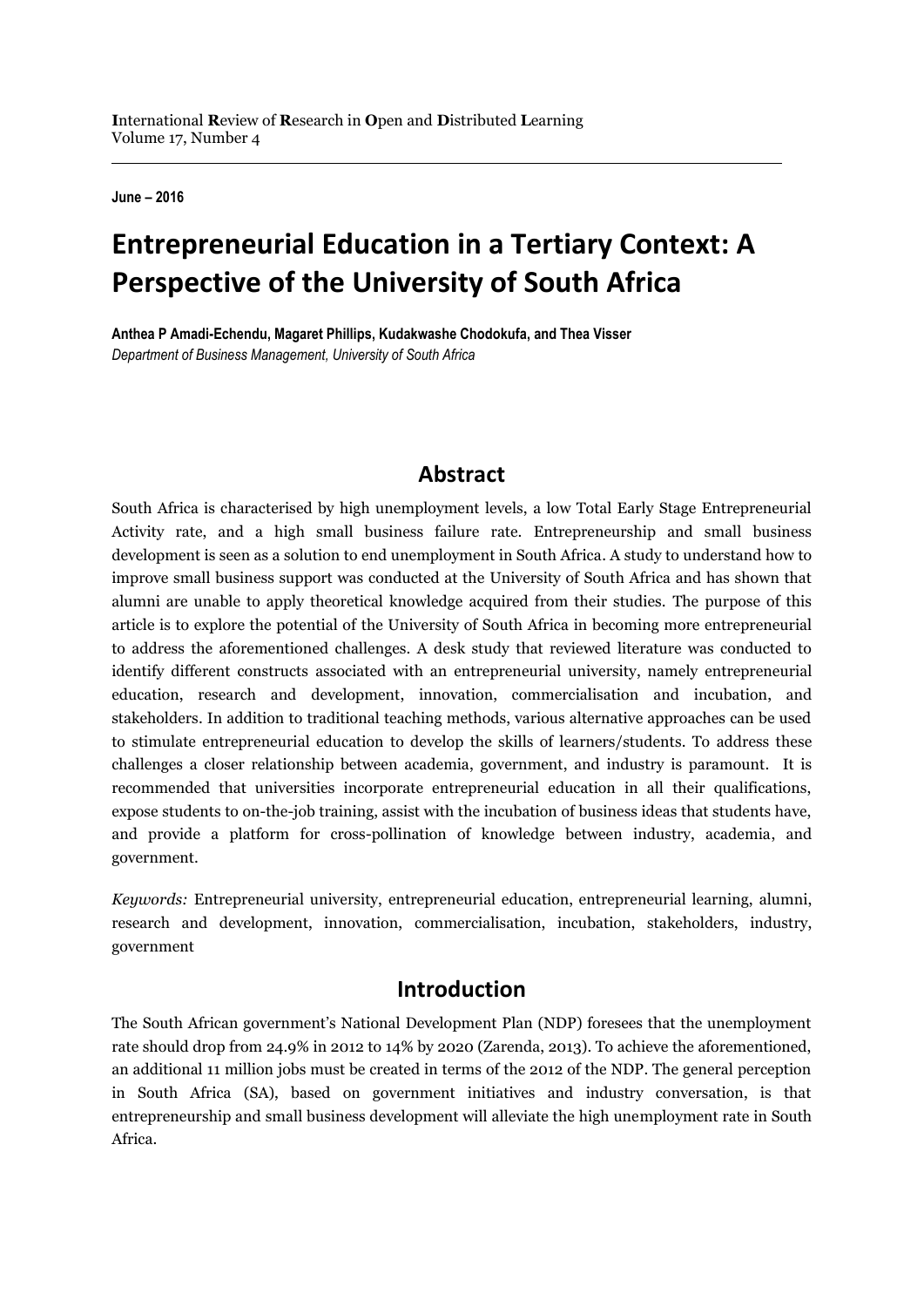Economists according to Duncan (2012) show that the rates of all levels of Total Early Stage Entrepreneurial Activity (TEA) have dropped significantly compared to the 2013 levels. The TEA rate in South Africa has decreased by 34% (from 10.6% in 2013 to 7% in 2014) and the gap between SA and other sub-Saharan Africa (SSA) countries has widened (Herrington, Kew, & Kew, 2014). This lower entrepreneurial activity was further confirmed by economist Sharp in 2012, that between 2001 and 2011, there was an estimated 2 million small businesses in SA (as cited by Duncan, 2012). The number increased slightly, to 2.4 million, during the economic boom of 2004 to 2006, but has shrunk by 18.2% within the years 2006 to 2011. In 2001, around 250,000 people were involved in starting their own businesses, whereas in 2011, only 58,000 people were trying to do so – a decline of 76% (Duncan, 2012). Other challenges facing businesses in South Africa are that small businesses do not survive past the first year of trading and the Ministry of Small Business Development (SBD) has put this failure rate as high as 80% [\(Fin2](http://www.fin24.com/Entrepreneurs/News/Zulu-Most-SMMEs-fail-20141028)4, 2014, para. 1).

With these outlined challenges, the question is how can South African universities play a role in solving high unemployment, a low TEA rate and a high small business failure rate. Herrington et al., (2014) explain that there is a need for universities to play an active role to assist in establishing a more entrepreneurial mind-set among students and, more so in SA, where the entrepreneurial propensity in 2014 was 7%. With the high unemployment rate in SA and no guarantee of stable job opportunities, it is the researchers' view that SA needs to re-orientate students' expectation of the job market and prepare them for a more entrepreneurial mind set.

The University of South Africa (UNISA) conducted a study in 2013 in the City of Tshwane with their alumni owning small businesses including other small entrepreneurs in order to understand how to improve support for small businesses (Masemola, 2013). The findings showed that 41.4% of the alumni are not adequately equipped with entrepreneurial skills, while 54% indicated that they need assistance with practical knowledge on how to start a business. A total of 15.3% of the alumni that were interviewed indicated that they were self-employed. These alumni have the theoretical knowledge but could not apply this knowledge. Small business managers/owners that formed part of the study indicated that they lack financial (36.4%) and marketing (41%) skills. Other respondents (69%) further indicated that they need training for their employees. Most respondents (98.5%) indicated that it would be beneficial for UNISA to establish a business development centre that provides a one-stop service for small businesses. Additional challenges mentioned in the findings of the study include access to funding, high transport cost, high input costs, lack of technology, lack of effective business reporting, and bad debts.

This article is a desk study that reviewed literature highlighting aspects of an entrepreneurial university. In the researchers' view the building blocks of an entrepreneurial university include entrepreneurial education (EE), research and development (R&D), innovation, commercialisation and incubation, and stakeholders which will be further discussed in the article. The article aimed to explore the potential of UNISA becoming more entrepreneurial to address the aforementioned challenges.

# **UNISA as a Higher Education Institution**

UNISA is the largest open distance learning (ODL) institution in Africa and the longest standing dedicated distance education university in the world (University of South Africa [UNISA], 2015). It currently enrols 36% of all tertiary students in South Africa (International Council for Open and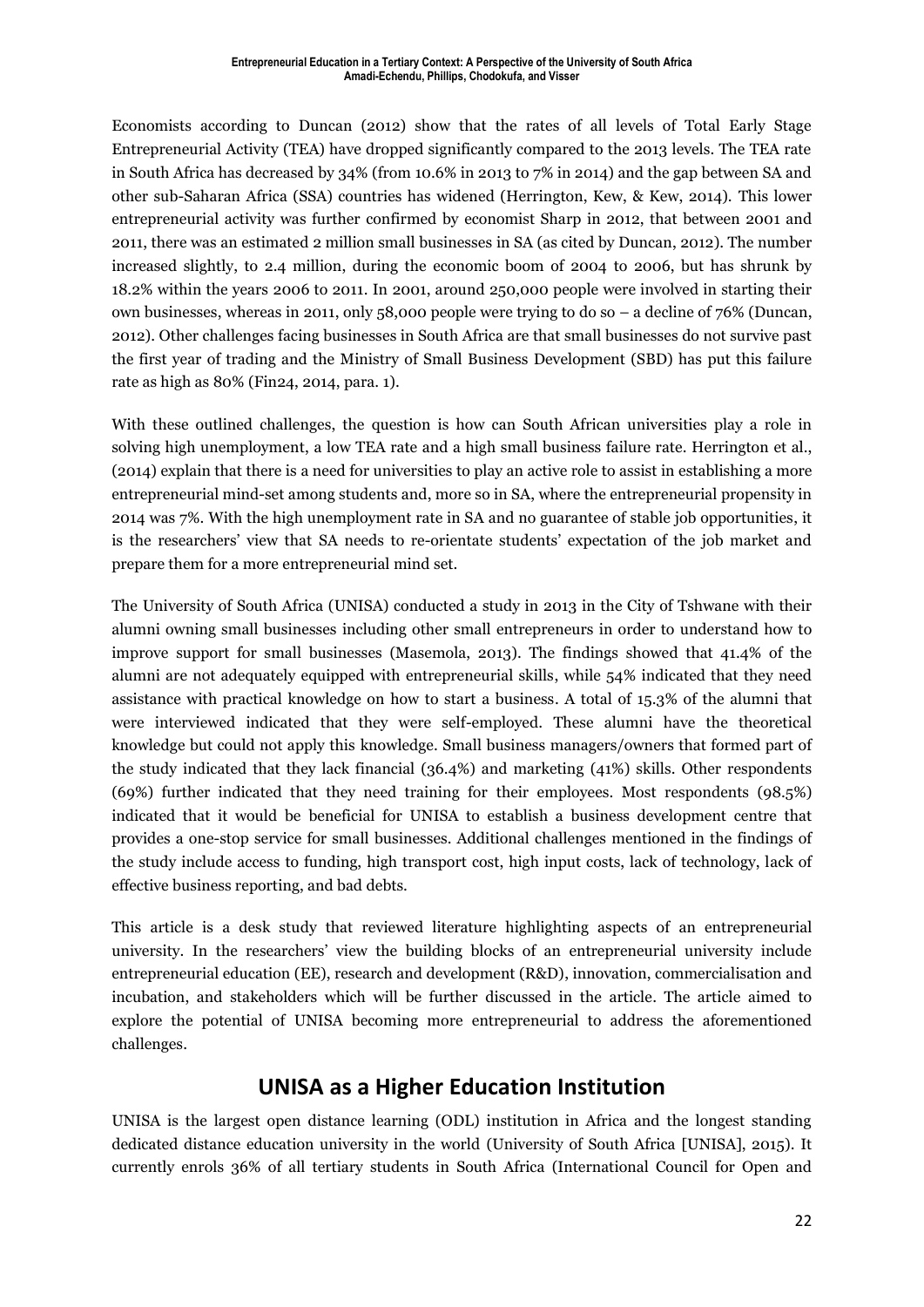Distance Education [ICDE], 2015). Unisa was founded in 1873 and was named the University of the Cape of Good Hope. The institution became the first public university in the world to teach exclusively by means of distance education in 1946. Throughout the years, UNISA was the only university in SA to have provided all people with access to education, irrespective of race, colour, or creed. This vibrant past is mirrored in their massive and impressive database of alumni, some of whom can be found in the most senior levels of society across the world. Given their rootedness in SA and the African continent, UNISA today can truly claim to be the African university in the service of humanity.

UNISA offers an unparalleled range of study choices, ranging from short courses and certificate programmes to three- and four-year degrees and diplomas, as well as post graduate qualifications to over 400,000 current students. UNISA has thus provided access to education to students for 140 years already (UNISA, 2015). According to Salem (2014), there are opportunities for increased entrepreneurship in Higher Education Institutions (HEIs) in order to better prepare students to work in a dynamic, global, and ever changing environment.

# **Entrepreneurial Education**

Entrepreneurial education (EE) involves developing behaviours, skills, and attributes applied individually and/or collectively to help individuals and businesses to create, cope with, and enjoy change and innovation (Seikkula-Leino, 2008). It involves high levels of uncertainty and complexity to achieve personal fulfilment and business effectiveness (Seikkula-Leino, 2008). EE represents an efficient and cost effective way of increasing the number and quality of enterprising graduates entering the economy (Matlay, 2006). Matlay (2011) observes that there is a shortage of research that focuses on graduate self-employment and/or related new venture creation. Universities have two goals: to create (through research) and disseminate (through education) knowledge (Perreira & Da Silva, 2003). Universities have different priorities (which include skills development), cultures, norms, traditions, research focuses, and knowledge. Gibb (2012) and Salem (2014) describe entrepreneurial universities as entities that provide environments, cultures, practices, and opportunities that are conducive to encourage and embrace student and graduate entrepreneurship, as well as creating synergy between existing activities in the institution.

To achieve the aforementioned, entrepreneurial learning should be included in a university's strategic plan, policy, and institutional arrangements of the education system, as a means to play a role in addressing problems of society, its commitment to knowledge transfer and exchange, and its focus on graduate employability (Gibb, 2012; Salem, 2014). Entrepreneurial learning is learning that informs the entrepreneur's quest for new opportunities (Franco & Haase, 2009), while Minniti and Bygrave (2001) view it as how entrepreneurs accumulate and update knowledge rather than developing skills through traditional lectures. Various approaches should be used in order to stimulate entrepreneurial learning (Salem, 2014). It is a driving force for job creation, structural changes, and economic development (Salem, 2014), and provides a means to address poverty in communities (Gibb, Haskins, & Robertson, 2013).

Ideally an EE should be offered university wide. Streeter, Jaquette, and Hovis (2002) identified two generic models of EE namely the magnet and radiant models of EE. The magnet model of EE is designed to attract students to a variety of relevant courses provided by business schools. The radiant model is aimed at non-business students and focuses on context specific courses and entrepreneurship specialist interest. EE is increasingly offered in faculties that are not directly related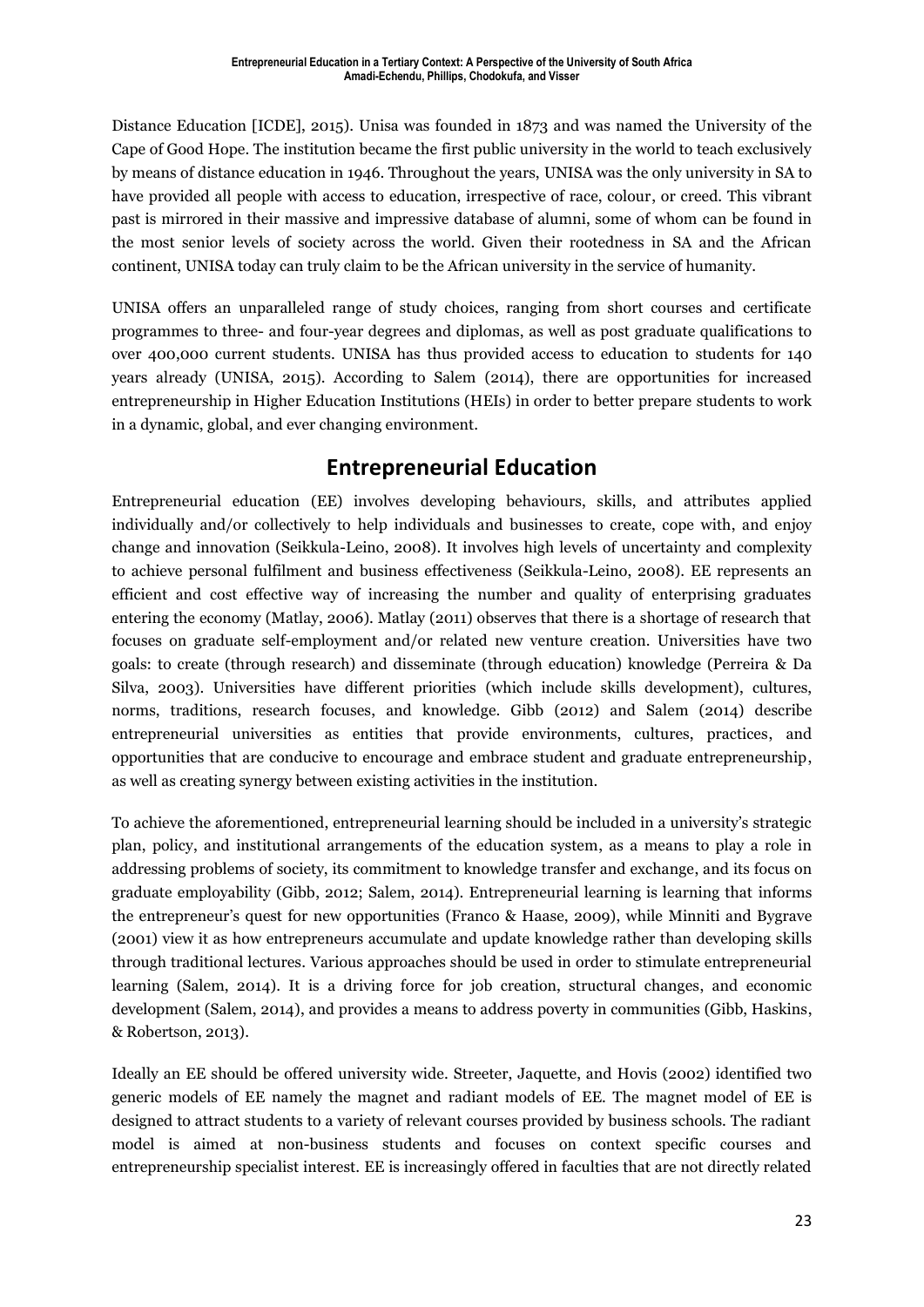to business (Matlay, 2011). This may include business training for professionals like doctors, pharmacists, and other professionals who start their own practices with knowledge of their field, but limited knowledge of how to run a business. However, regardless of where the business training is offered, it should build future enterprise oriented students. Business training becomes even more important in the light of unemployment, which includes unemployed graduates. There is also a general shortage of research that links EE to the needs of future graduate entrepreneurs (Matlay, 2011).

Universities can assist in establishing a more entrepreneurial mind-set among students, which will assist them to re-adjust their expectation of the job market (Wong, Ho & Singh, 2007). Formal (individual development process) and informal approaches (work-related context which is considered to be a collaborative process) to EE contribute in different ways to the development of enterprising students, both within and outside university settings (Matlay, 2011). Academic research may take the form of formal activities such as collaborative research, contract research and consulting, or informal activities such as ad hoc advice and networking with practitioners (Bekkers & Bodas Freitas, 2008; Perkmann, Tartari, McKelvey, Autio, Broström, D'Este, & Sobrero, 2013). The environment puts pressure on universities to enhance the student experience (Gibb & Haskins, 2014). Programmes like research exchange and internship facilitate and support student and staff mobility between the external environment and academia (Byrnes, Paez, Blacker, Jackson, & Dwyer, 2010). An entrepreneurial university also supports international mobility of students and staff (Gibb et al., 2013).

Traditionally, universities have been involved in knowledge delivery but should also be concerned with the use of this knowledge (Gibb & Haskins, 2014). These traditions include teaching students in a class room with written formative and summative assessments to test competency of the learning outcomes per curriculum. Laursen and Salter (2004) claim that the work of universities rarely translate into new products and services for industrial organisations. However, increased universityindustry interaction is often based on the expectation that this interaction can increase the rate of innovation in the economy (Spencer, 2001). The pressure for universities to become part of the economic value chain encourages wider discussion as to how universities organise, influence, and use the knowledge flows (Gibb & Haskins, 2014). Universities should train and develop their staff and students in data literacy to enable them to deal with the vast amount of information available on the web. Converting data into intelligence assist in developing critical thinking and problem-solving skills. This, in turn, may translate ideas into possible small business opportunities.

Small businesses, on the other hand, also need to consider the best sectoral pattern for interaction with a university in order to assess whether it is appropriate for their needs (Bekkers & Bodas Freitas, 2008). Academics employed as consultants in businesses can co-produce knowledge, services and products through research, businesses can expose their staff members to academic programmes, and patents and licensing can be scanned for ideas (Bekkers & Bodas Freitas, 2008). Businesses would generally prefer to work with researchers who have a high number of published patents, or those who have authored or co-authored a high number of articles (Bekker & Bodas Freitas, 2008).

# **Research and Development**

In the current era of the 21 century a business's innovation performance is linked with its research and development (R&D) capacities inside the business (Wanzenböck, Scherngell, & Fischer, 2013).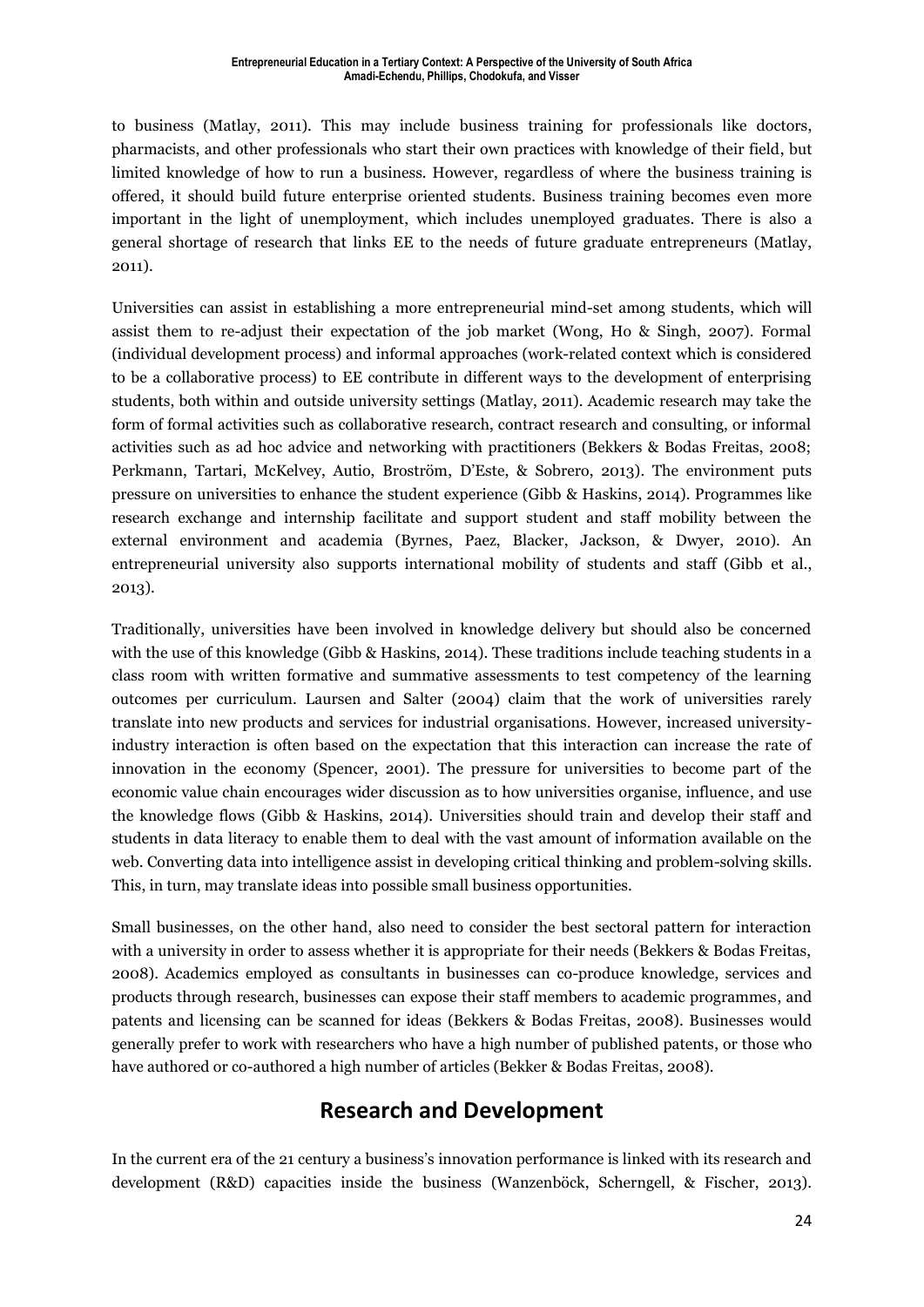Common measures for the establishment of successful R&D initiatives are R&D personnel, R&D expenditure, regularity of R&D activities, and the establishment of a dedicated R&D department (Wanzenböck et al., 2013). R&D intensive businesses invest large amounts of capital into R&D activities because their R&D activities are incorporated into the business's strategy (Wanzenböck et al., 2013). Businesses with research-field specific experience and competences are able to benefit from a specific knowledge base that enhances their absorptive capacity, i.e. their ability to learn effectively from the environment and from the work of others (Tether, 2002), allowing them to better exploit external knowledge and achieve valuable outcome of their own R&D activities (Wanzenböck et al., 2013). Businesses that invest much in R&D are more prone to have absorptive capabilities to learn and interact with universities (Cohen, Nelson & Walsh*,* 2002). The influence of public research on industrial R&D is found to be disproportionately greater for larger businesses and for start-ups than for other types of businesses (Cohen et al., 2002). Small businesses are less inclined to conduct collaborative and contract research in order to access university knowledge due to fewer financial and skills resources (Bekkers & Bodas Freitas, 2008). Furthermore, small and new businesses have fewer internal resources, and therefore have a greater need for cooperative agreements (Tether, 2002).

Combining the expertise of unrelated fields may lead to new and creative insights as well as significant collaborations and partnering (Wanzenböck et al., 2013). Publications, participation in conferences, and collaborative research are particularly important in R&D intensive industrial activities and together with contract research are the best forms of knowledge transfer (Bekkers & Bodas Freitas, 2008). Knowledge acquired by the university would need to be adapted according to business' specific needs (Bekkers & Bodas Freitas, 2008) through academic engagement. Academic engagement is defined as knowledge-related collaboration by academic researchers with non-academic organisations (Perkmann et al., 2013). It is also referred to as informal technology transfer, even though most interactions tend to be formalised by means of contracts (Link, Siegel, & Bozeman, 2007). Knowledge can also be transferred through joint research projects, training, jointly supervising masters and doctoral candidates (academic research), and consulting (Arvanitis, Kubli, & Woerter, 2008). A key driving force for knowledge transfer is moving knowledge from academia to industry (Ankrah, Burgess, Grimshaw, & Shaw, 2013). Integrating research into teaching and learning is useful as it updates the content of programmes (Salem, 2014).

#### **Innovation**

Universities are becoming an increasingly important component of the national innovation system (Wong et al., 2007). Innovation is an outcome from entrepreneurial and enterprising behaviour (Gibb, 2012). Linking patterns of information from various sources forms the basis of innovation and new business opportunities (Vaghely & Julien, 2010). Innovation can assist to differentiate a business' products as well as to improve their competitive position in the market (Milesi, Petelski, & Verre, 2013). Innovation and knowledge are key factors affecting the competitiveness of businesses and countries (Milesi et al., 2013). An innovation has a direct and indirect value. Direct value refers to what users and producers derive directly from its production and use, while indirect value is found in the production and use of substitute and complementary goods and services (Tether, 1998). Businesses that are part of a bigger group, international businesses and newly established businesses are more likely to be innovators (Tether, 2002), while middle-sized businesses are less innovative (Dolfsma & Van der Panne, 2008). This becomes relevant for R&D and work integrated learning for students and staff at entrepreneurial universities.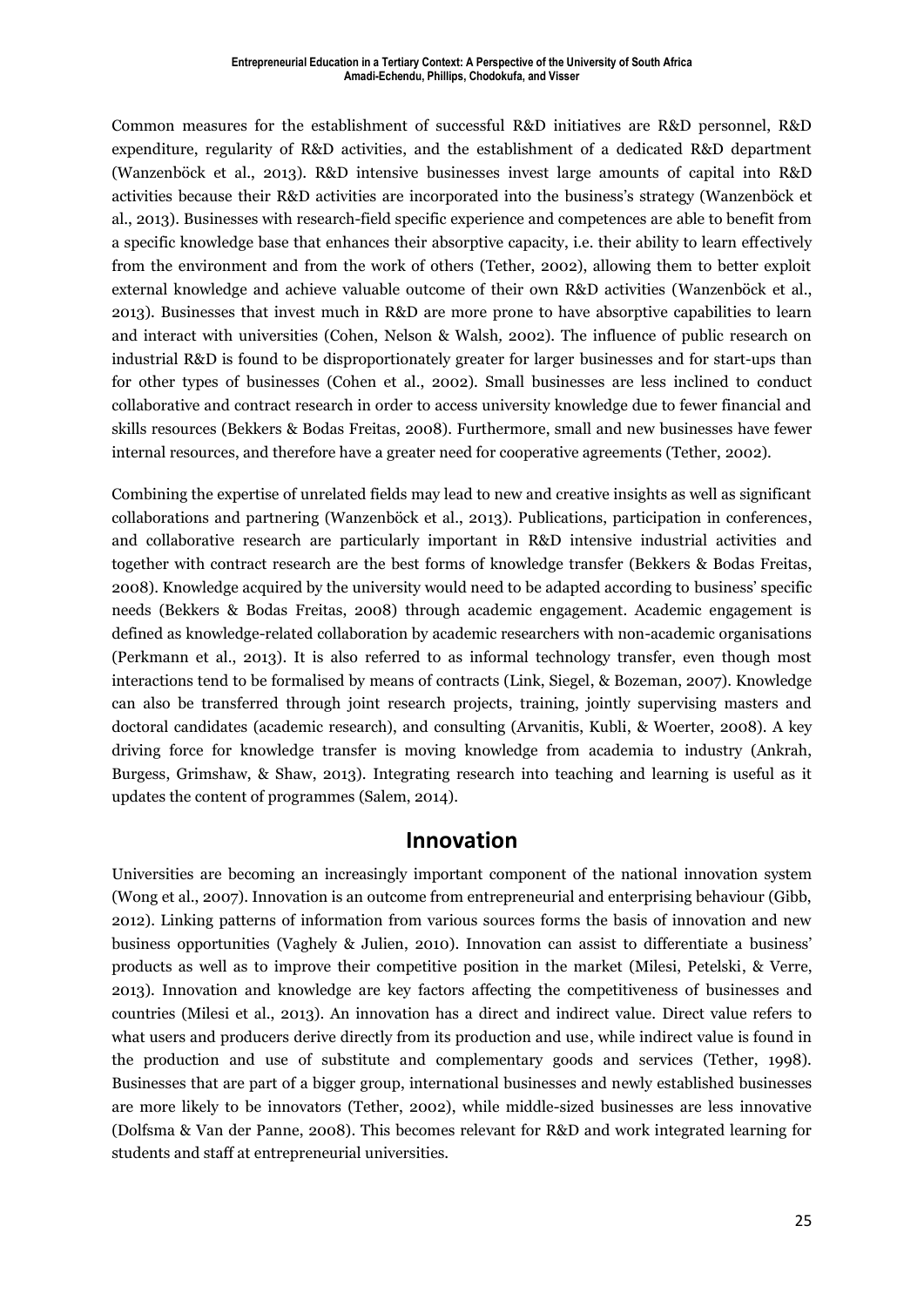Collaboration with universities in mature and emergent industries differs in terms of their market and technology instability, role of networking, and collaboration for innovation development (Bodas Freitas, Marques & Silva, 2013). Networks contribute significantly to the innovative capabilities of businesses by exposing them to a fresh source of ideas, enabling fast access to resources, and enhancing the transfer of knowledge. Three models of innovation in which this knowledge transfer takes place have been specified (Tether & Tajar, 2008:727). Firstly, in a traditional model of innovation, the business generates, develops and commercialises ideas. Knowledge for the innovation may transfer from an external source without the source even being aware that this information is being taken. Secondly, where innovations are outsourced, innovations are developed externally and then implemented and commercialised by the business. Thirdly, with the open innovation model, the business both commercialises ideas that originated internal and external to the business. Innovation co-operation means active participation in joint innovation projects (including R&D) with other organisations (Tether & Tajar, 2008).

According to the systemic view on innovation processes, innovations are created within a complex web of interactions between different stakeholders of the innovation system (Wanzenböck et al., 2013). Cooperating with customers in the development of innovations is likely to occur when the development is complex, or when the market is poorly defined (Tether, 2002). Businesses that cooperate with their customers reduce their ignorance of customer needs; they increase user confidence, and reduce the risk associated with launching the innovation to the market (Tether, 2002). Businesses can often enhance their image and reputation by associating with a prominent organisation or academic institution, and thus share risks (Ankrah et al., 2013). For a university, innovation may include new programme development, new forms of stakeholder relationships, new developments in alumni relations, new approaches to research, new developments from research, and/or new organisational design and governance (Gibb, 2012). Collaborative research by academia with industry can be a powerful source of innovation (Ankrah et al., 2013). However, innovation becomes a central competitive element only when the potential innovator can appropriate its profits (Milesi et al., 2013). Universities are a cheaper resource for innovation than consultants, but all services are less likely to collaborate with universities (Tether, 2002).

# **Commercialisation and Incubation**

Commercialisation generates academic impact because it constitutes an immediate and measurable market acceptance for outputs of academic research (Markman, Siegel, & Wright, 2008). To support commercialisation, many universities have established science parks, technology transfer offices and incubators (Clarysse, Wright, Lockett, Van de Velde, & Vohora, 2005). Science parks connect a range of challenges identified by a university and possible solution providers as part of an open innovation exchange (Sibanda, 2015). Incubators provide a supportive environment for new business ventures (Gibb, 2012). Physical incubators use shared rented office space, business services, support for building networks, professional business support, and finance. Virtual incubators focus on online business and network development support (Gibb, 2012). An entrepreneurial university has strong links with external initiatives such as science parks and incubators (Salem, 2014). A university can provide intellectual resources (such as financial and marketing skills as identified in the UNISA study) to assist in skills development for existing projects, but can also initiate research in order to identify solutions for unresolved challenges. Universities are increasingly moving from their traditional primary role as education providers to a more complex entrepreneurial university model (Wong et al.,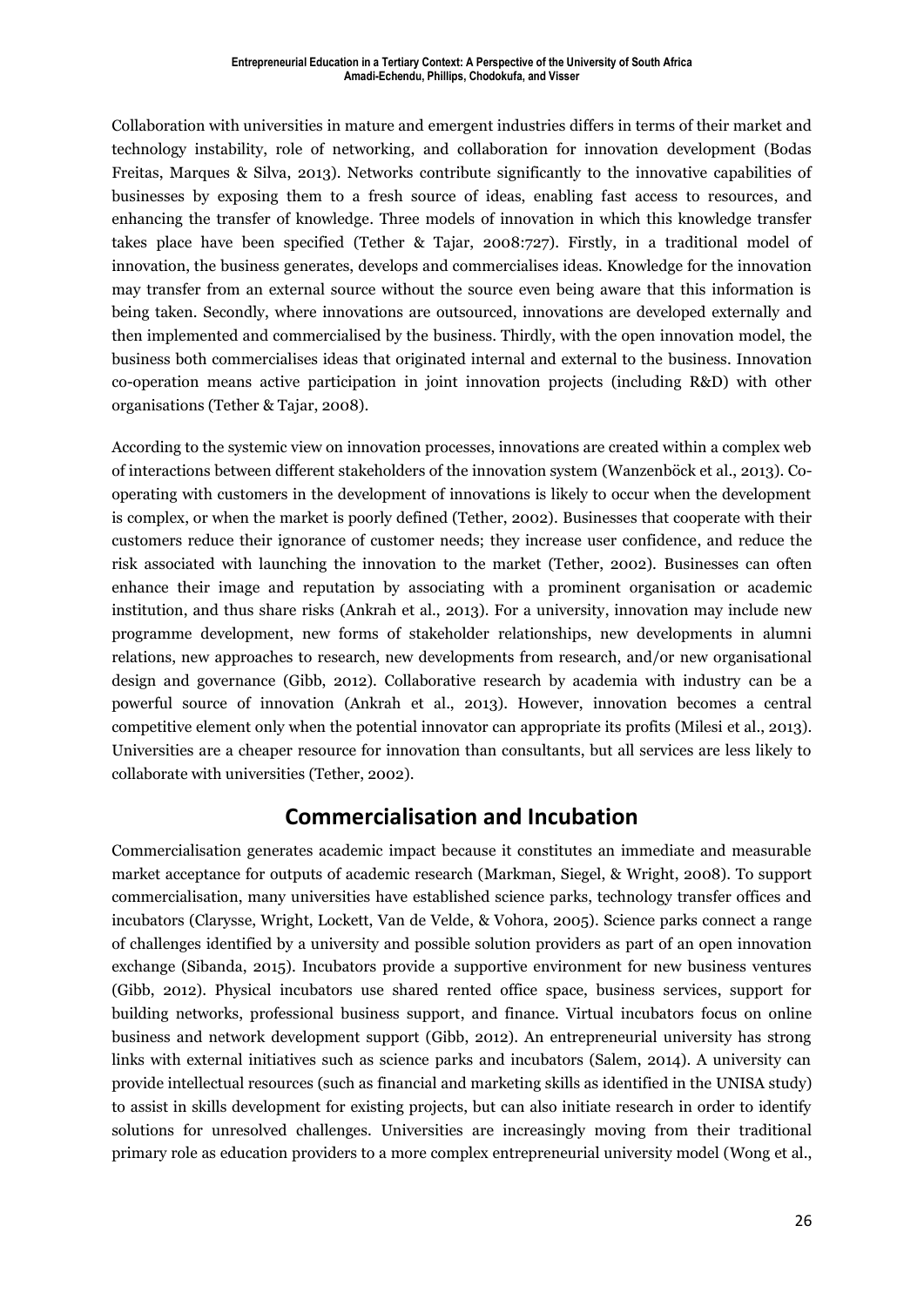2007). Such universities incorporate the role of commercialising knowledge and actively developing private enterprises.

A knowledge-based economy would require a more significant increase in commercialising indigenous capabilities and technologies. This implies that the focus needs to move to indigenous innovation, rather than absorbing and diffusing technological knowledge from advanced countries (Wong et al., 2007). Incubators can assist to commercialise indigenous capabilities and technologies. The tendency to commercialise university research may cause universities to neglect research which informs their teaching. This is especially the case where commercialisation income substitutes public funds (Arvanitis et al., 2008). Universities may act as incubation facilities to students and staff by stimulating entrepreneurial ideas and creating the link to industry. In this way universities provide network opportunities for new entrepreneurs and could help potential entrepreneurs access financial services (Salem, 2014).

Commercialisation furthermore involves the patenting and licensing of inventions and also academic entrepreneurship (Perkmann et al., 2013). The primary objective of a patent is to generate incentives for businesses to invest in R&D activities (Milesi et al., 2013). Patents vary in economic importance across different sectors and many patents do not lead to commercially successful products (Laursen & Salter, 2004). Legal mechanisms are characterised by formal instruments that involve the legal registration of an innovation whereby the innovator obtains temporal exclusive rights to use, and produce or exploit the innovation (Milesi et al., 2013, Griliches, 1998). Many businesses choose to not register a patent as they find it difficult to prove the novelty of their product or process (Milesi et al., 2013). Engineering and natural sciences are strongly represented among institutes with an inclination to patenting (Arvanitis et al., 2008). When applying for a patent, information must be disclosed which provides open access to technical information about the patented invention (Milesi et al., 2013) therefore increasing the risk of their innovation being copied (Cohen et al., 2002).

# **Stakeholders**

A decision to be entrepreneurial is a process that involves both internal and external stakeholders (Salem, 2014), and includes a wide range of individuals, organisations, institutions, representatives of government, commerce, and the wider community (Matlay, 2008; Salem, 2014). The choice of partners is dependent on business-specific characteristics, the strategy, objectives, innovation efforts and the costs involved (Wanzenböck et al., 2013). Primary stakeholders include students, teaching and research staff, administrators, and managers directly involved with various aspects of EE (Matlay, 2011). Secondary stakeholders include parents of students, alumni, entrepreneurs, and future employers. Tertiary stakeholders comprise of representatives from government, industry, and the wider community (Matlay, 2011). The government's role is to support organisations with policies to accelerate localisation and to help in the development of new products that is based on transferred technology (Oosthuizen, Butala, Böhm, Rebensdorf, & Gergert, 2014). Academic faculty members are essentially state employees (Wong et al., 2007). In order to grow the formal economy, stakeholders need to help create value inside the informal economy by investing in education, infrastructure, and the development of programmes (Oosthuizen et al., 2014).

Knowledge exchange mechanisms include joint curriculum development and the provision of internship (Byrnes et al., 2010). Universities should build partnerships with organisations to ensure on-going knowledge exchange, in order to incorporate this knowledge into the curriculum of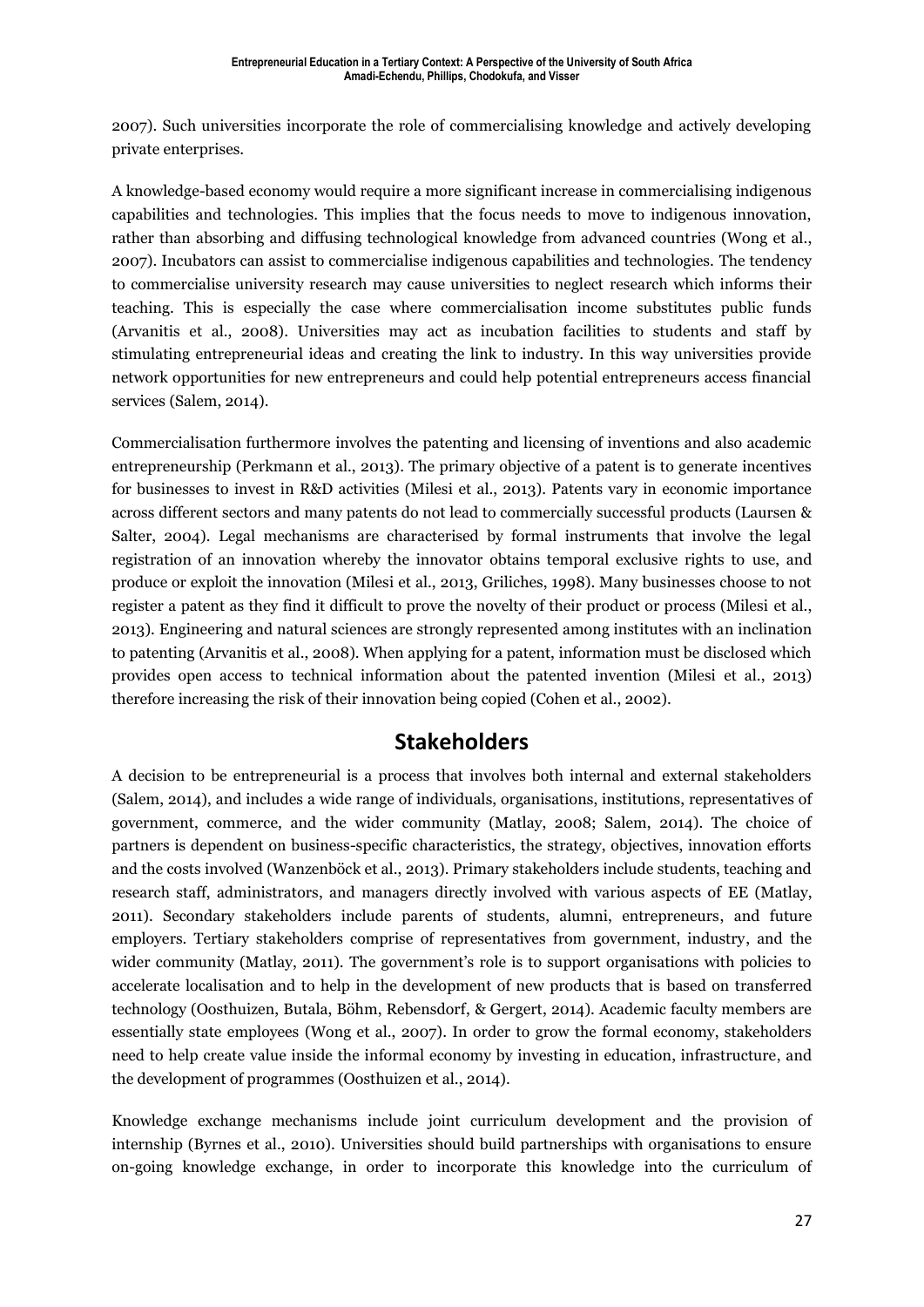university programmes (Gibb & Haskins, 2014). Organisational partnerships that bring credibility to the institution and joint degree programmes might also be areas of expertise (Brush, 2014). Businesses with different sizes and activities may engage on different forms and levels with universities to solve their problems and build competency (Bekkers & Bodas Freitas, 2008).

Stakeholder engagement and partnership include engagement with business, alumni, professional bodies, and entrepreneurs (Gibb, 2012). The entrepreneurial role of a university relates to finding innovative strategies to contribute to social, cultural, and community development by focusing on the strength of its relationship with former alumni, and linking graduates with local businesses (Gibb, 2012). Collaboration with universities seems more likely in sectors where technology is developing fast (Bekkers & Bodas Freitas, 2008). University engagement with disadvantaged communities can include outreach education, a general institutional commitment, and student recruitment from disadvantaged groups, voluntary work, student projects, and experience (Gibb & Haskins, 2014). Building relationships with small businesses demand closer university ties with the local community and local development agencies (Gibb & Haskins, 2014). Small businesses have a shortage of skills (know-how), technology and a collective support system (Oosthuizen et al., 2014). An institution can advance and improve itself by enabling stakeholders to play a key role in order to effect change (Gallo, 2012). Universities can offer students and local communities greater ownership of learning (Gibb & Haskins, 2014).

Pressure with funding has encouraged academics into greater collaboration with industry which provides better resources than the business has on its own (Tether, 2002). Businesses offer universities extensive access to expertise in product development, commercialisation, market knowledge and employment opportunities for university graduates (Tether & Tajar, 2008; Ankrah et al., 2013). Different stages of economic development and different innovation systems exhibit different patterns of university-industry relations (Bekkers & Bodas Freitas, 2008; Perkmann et al., 2013). Working with industry will likely yield conflict as to whether results need to be made public and whether research should be applied towards publication or technical application (Bekkers & Bodas Freitas, 2008; Perkmann et al., 2013) because it may be incompatible or detrimental to the business's strategic intent (Ankrah et al., 2013). There is and will remain a need for continued effort to build and reinforce networks to maximise resources and experience of good practice for continued benefit to the university (Gibb, 2012).

Alumni are described as the most valuable resource for a higher education institution (Tromble, 1998). Universities have a commitment to engage with alumni (Gibb, 2012). It is up to the alumni themselves to embrace their alma mater to develop a lifelong relationship (Gallo, 2012). Alumni have a vested interest in the reputation of their alma mater as it defines the value of their qualification (Gallo, 2012). It is also important to recognise that each alumnus is at a different stage in their relationship with their alma mater (Gallo, 2012). They can provide employment and internships for students or graduates. Employment relates to the transition to jobs for graduates (Gibb & Haskins, 2014). Universities can build work integrated learning into their academic degrees that should be linked to industry with subsequent internships (Gibb & Haskins, 2014). Alumni can also be targeted to fund university initiatives that are not supported by government. They represent their alma mater through the contribution they make to society (Gallo, 2012). Mentoring services should be provided to both students and graduates by alumni and other external stakeholders (Salem, 2014). Graduate entrepreneurship is perceived by government as a contributor to sustainable competitive advantage,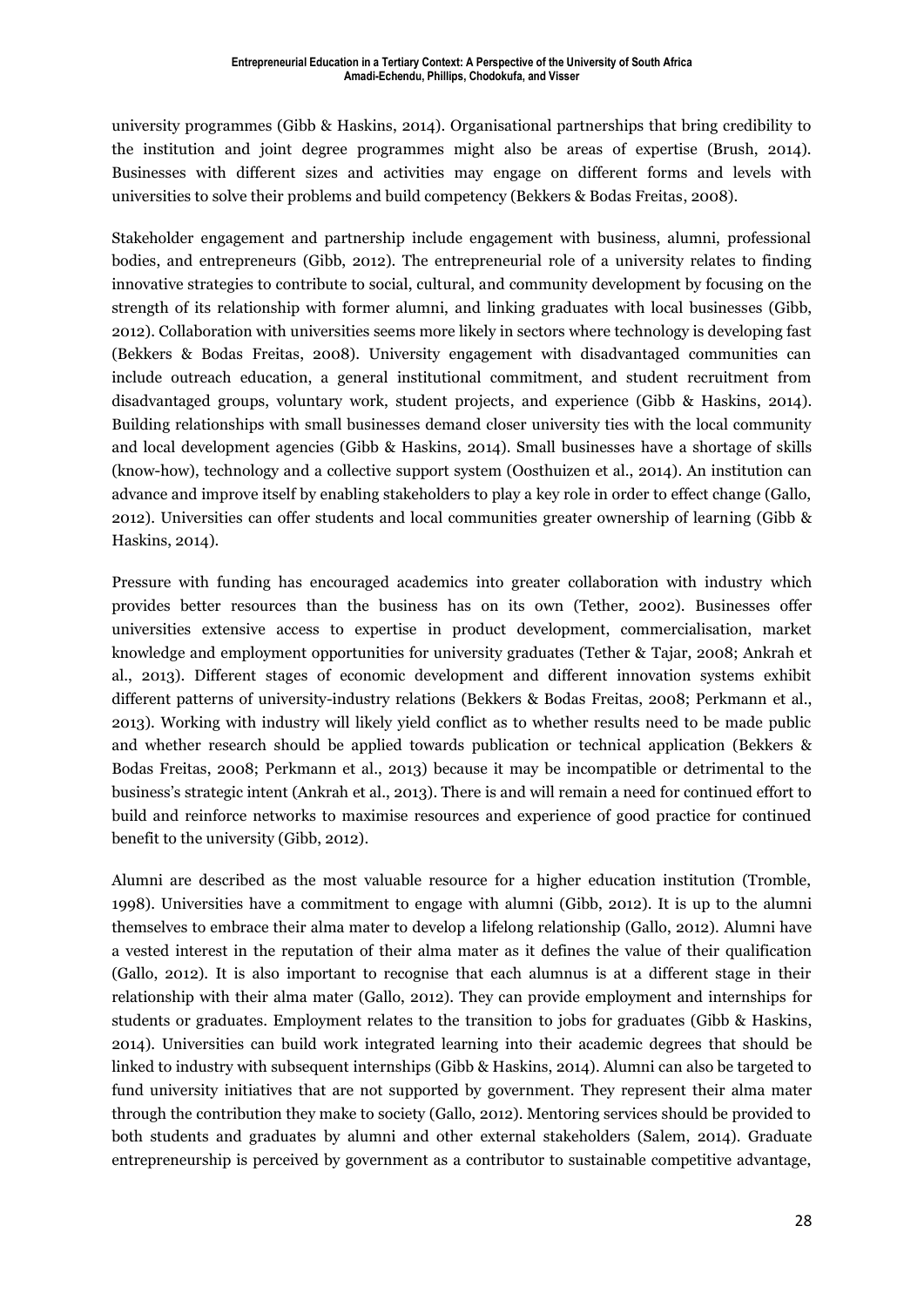economic growth, and job creation (Matley, 2011). Moreover, incubators spur new small business development which ultimately leads to economic growth and job creation.

#### **Discussion**

Formal learning at UNISA on an open distance education platform often equip students with theoretical knowledge and do not necessarily expose students to a practical application of this knowledge. This is evident in the UNISA study (Masemola, 2013) where alumni indicated that they need practical training with regard to starting a business. Salem (2014) states that entrepreneurial behaviour is supported through extracurricular activities and teaching methods using both formal and informal learning. Research has shown that the curriculums offered by universities are seen as formal learning. Ideas derived for the presented literature above indicates that alumni generally support universities financially, with training, providing jobs to graduates, assisting with research, and mentoring of current students. In South Africa, two volunteers from the University of Kassel in Germany assisted Mechanical Engineering Science students from the University of Johannesburg (Oosthuizen et al, 2014). The students designed a stove that was manufactured in the incubator and assembled by the community in Kokstad, South Africa, to ensure skills transfer. These designs were not sold for profit. At the University of Ljubljana, Slovenia, third year students are invited to attend a Summer School at Mechatronics. During these three weeks, students voluntarily participate to build robots in a FabLab that is made available to the students. These robots are entered into a competition and this initiative has provided a learning tool to raise technological awareness in the local community. The main purpose of this initiative is to accelerate the transition of basic research concepts performed within an academic environment into working aspects for the manufacturing industry while educating prospective engineers in the process (Oosthuizen et al, 2014). UNISA can assist to build infrastructure for similar initiatives to take place with its students. This will boost learning capabilities and could, in the process, build successful businesses which provide employment.

Recognition of prior learning (RPL) may grant a formal course credit to applicants who have presented suitable evidence that their skills and knowledge acquired outside the university are equivalent to students who have completed the formal curriculum, based on the outcomes identified for each course. Experience by itself is not necessarily evidence of learning, or of learning, that is equivalent to what is required in a course. Although this avenue is provided at UNISA, not all colleges participate in this initiative and mostly refer applicants to write the theoretical examination set for undergraduate students who have registered for the relevant module. While certain types of assessments, for example statistics and accounting, can only be meaningfully assessed with a written assessment, many other modules can assess applicants' skills and knowledge by using other platforms, such as interviews or a written portfolio of evidence. Although long distance education institutions have applicants and registered students from all over the world, they may face difficulties in convening panel interviews. Identification and confirmation that the applicant is the one being interviewed or assessed may also be an inhibitor in introducing alternative assessment methods. Tertiary institutions will need to constantly exchange meaningful discussions in this regard to identify suitable assessment methods for long distance education facilities to overcome these challenges. The Northern Alberta Institute of Technology (NAIT) in Canada offers 14 programmes as part of their RPL project whereby students can influence and build theory at the academic institution (NAIT, 2015).

Some professional diplomas and degrees (e.g., lawyers) offer practical training (work integrated learning/articles/pupillage) that has bearing in their theoretical knowledge. Many graduates who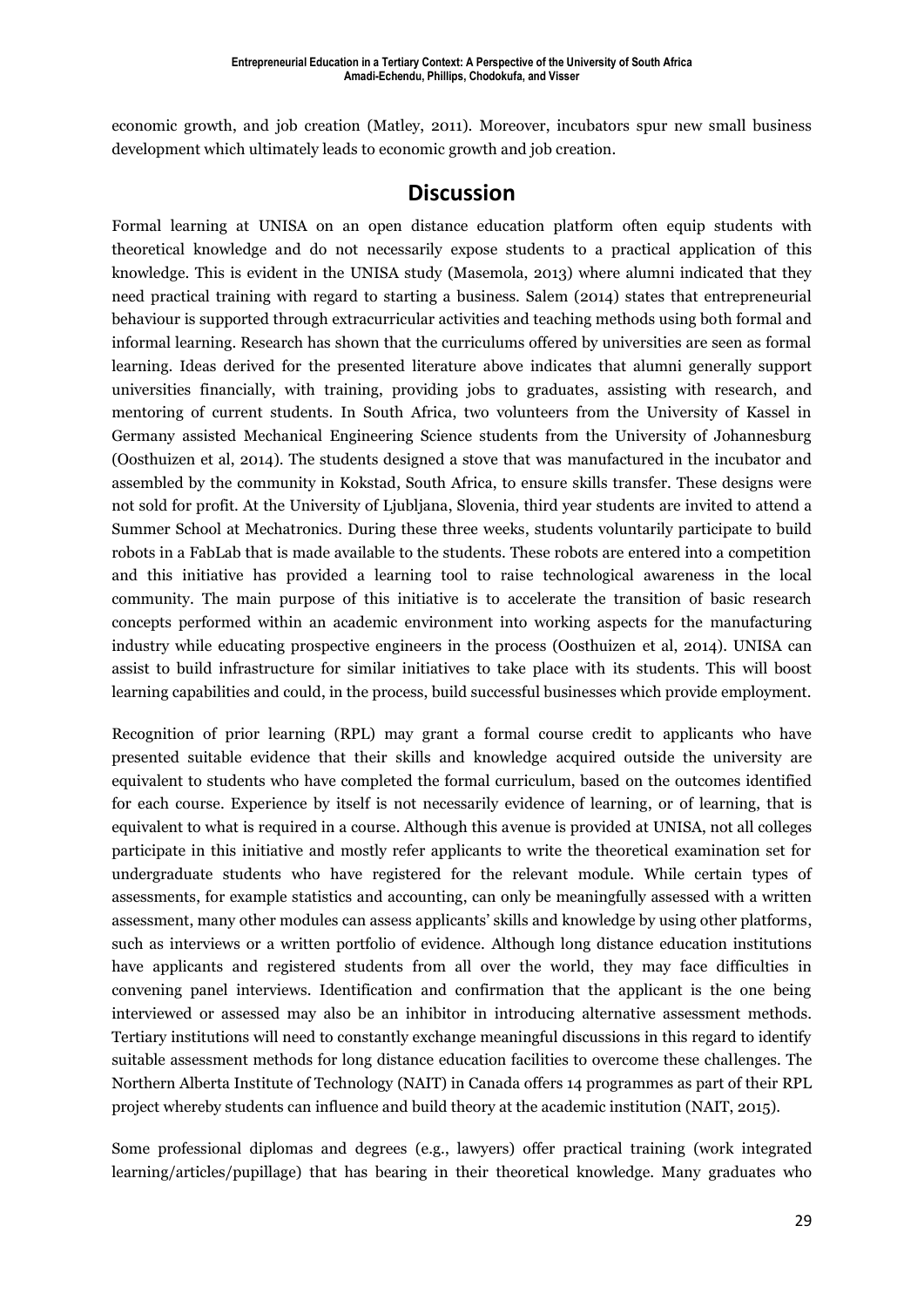obtain professional qualifications will start their own practices and/or businesses which need to be managed. Over and above the discipline-specific qualification (knowledge) that medical doctors and pharmacists require, among others, elements of starting and maintaining their own businesses may be included in the curriculum. This additional knowledge will equip professionals with the required skills to understand business-related requirements.

Informal learning on the other hand may include incubators, stakeholder engagement and R&D activities. Rather than developing skills through traditional lectures, various approaches could be used in order to stimulate entrepreneurial learning (Salem, 2014). Businesses (industry) can provide internships, mentoring, job shadowing, and temporary employment during studies. Universities can build better academic degree linkages with industry and thus offer more internships (Gibb & Haskins, 2013). This will enable students to acquire the necessary skills and experience to develop individuals in becoming employable graduates. According to the findings from the UNISA study (Masemola, 2013), the alumni of UNISA indicated that they have theoretical knowledge and may not necessarily be able to apply it. This inevitably influences their employability.

Universities should have a mechanism to absorb knowledge, information and experience that has been created in the wider ecosystem (Salem, 2014). This includes using guest lecturers, internships, contract work, and collaborative partnerships. Career councillors and universities collect data from scholars and students with regard to their aptitudes and interests. This information is used to steer and guide individual career choices but is never used to inform higher education institutions for corresponding amendments to existing curricula, or primary and secondary schools for development of specific skills and interests in children to grow a pool of graduates with specific types of scarce resources such as engineers and/or entrepreneurs. Similarly, there may be many other sources of information and knowledge that can be used to update formal learning and child development to equip children with skills during their developmental years. UNISA as a tertiary institution may not be able to bridge the gap alone. This gap may be resolved by means of a closer relationship between academia, government, and industry, referred to as a triple helix nexus (Wong et al., 2007). Industry determines the employability of graduates which the university should deliver at the exit level. The government could, as the custodian of education, assist in developing primary and secondary level curricula that would develop and focus the mind-set of learners from an early age. The government could also make available the different data collected from various stakeholders which can inform role-players in the triple helix, which in turn could influence policy and curricula development.

# **Conclusion**

This article explored the repositioning of UNISA as an entrepreneurial university by assisting UNISA students to become more entrepreneurial minded. It is clear from the literature that for a university to become more entrepreneurial, stakeholders and resources, such as infrastructure and technology, need to be adequately used and integrated. Some of these enablers are already in existence, but should be better coordinated for more effective use in developing entrepreneurial mind-sets amongst students. This will allow the university to develop entrepreneurs that can contribute to future economic growth in South Africa. Initiatives that could further enhance EE include R&D, innovation, commercialisation, and stakeholders. In addition to traditional teaching methods, various alternative approaches can be used to stimulate EE to develop the skills of learners. These alternative approaches include, but are not limited to, providing credits for practical application of certain components of the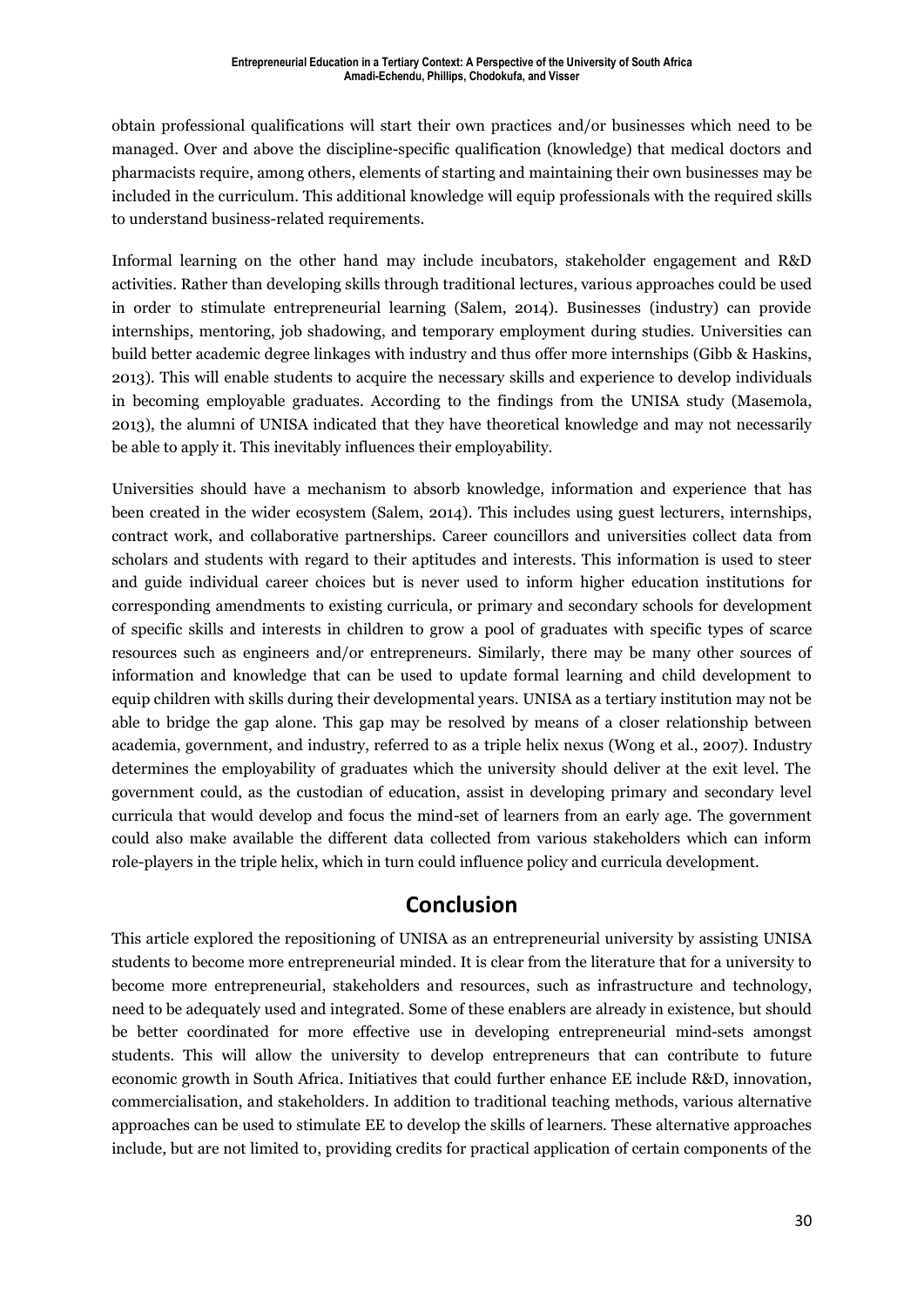qualification; formal introduction of social media, wiki's and online capabilities into learning and assessments; and introducing a greater industry collaboration component into the learning.

The UNISA study (Masemola, 2013) indicated that the UNISA alumni are unable to apply theoretical knowledge acquired in their studies. In fostering a collaborative relationship with industry, internships to students may increase experiential and practical knowledge of such students. This knowledge may enable students to be more employable in the job market and enable other alumni to become more successful entrepreneurs in their own sustainable businesses. This will positively affect the TEA rate, stimulate economic growth and reduce unemployment in SA. Policy makers (government, industry, and universities) can update educational policies and initiatives in developing successful graduates and ensuring the optimal use of resources. This article may also increase awareness amongst industry on the advantages of participating in R&D collaborative programmes.

To address the aforementioned challenges, universities, and in particular UNISA as the research focus for this article, should provide an environment, culture, practices, and opportunities that are conducive to encourage and embrace student and graduate entrepreneurship. In addition to the traditional approach of knowledge transfer, universities should assist to provide a coherent and integrated landscape to enhance learning. Regrettably many graduates are unemployed. Employability can increase by enhancing knowledge in the form of digital, lifelong and work--integrated learning, and the acquisition of entrepreneurial skills. To meet the goals of the developmental priorities in SA, the lack of resources on the African continent can be overcome by expanding distance education. This can increase educational opportunities to more people, thus providing logistical support across borders. These are characteristics that are associated with an entrepreneurial university. Fetters, Greene & Rice (2010) described this environment as an entrepreneurial ecosystem where there can be an increase in entrepreneurial spirit, skills, and support systems that together result in increased economic and social benefits.

It is recommended that universities, in their quest of becoming entrepreneurial, can introduce the following initiatives: curriculum changes to include EE in all qualifications; expose students to on-thejob training; establish an incubation centre at the university to assist with the commercialisation of business ideas and products; establish forums between the university, industry and the government; inform cross-pollination of knowledge and efforts; and uniformity among universities should be established for the recognition of prior learning. Similarly, universities should recognise and credit industry experience in their formal qualifications. All of the above create a platform for lifelong learning. An entrepreneurial university is one that does not only place focus on generating a third stream income from commercialisation, but rather equips students to start and grow sustainable small businesses.

# References

- Ankrah, S. N., Burgess. T. F., Grimshaw, P., & Shaw, N. E. (2013). Asking both university and industry actors about their engagement in knowledge transfer: What single-group studies of motives omit. *Technovation, 33*(2), 50-65.
- Arvanitis, S., Kubli, U., & Woerter, M. (2008). University-industry knowledge and technology transfer in Switzerland: What university scientists think about co-operation with private enterprises. *Research Policy, 37*(10), 1865-1883.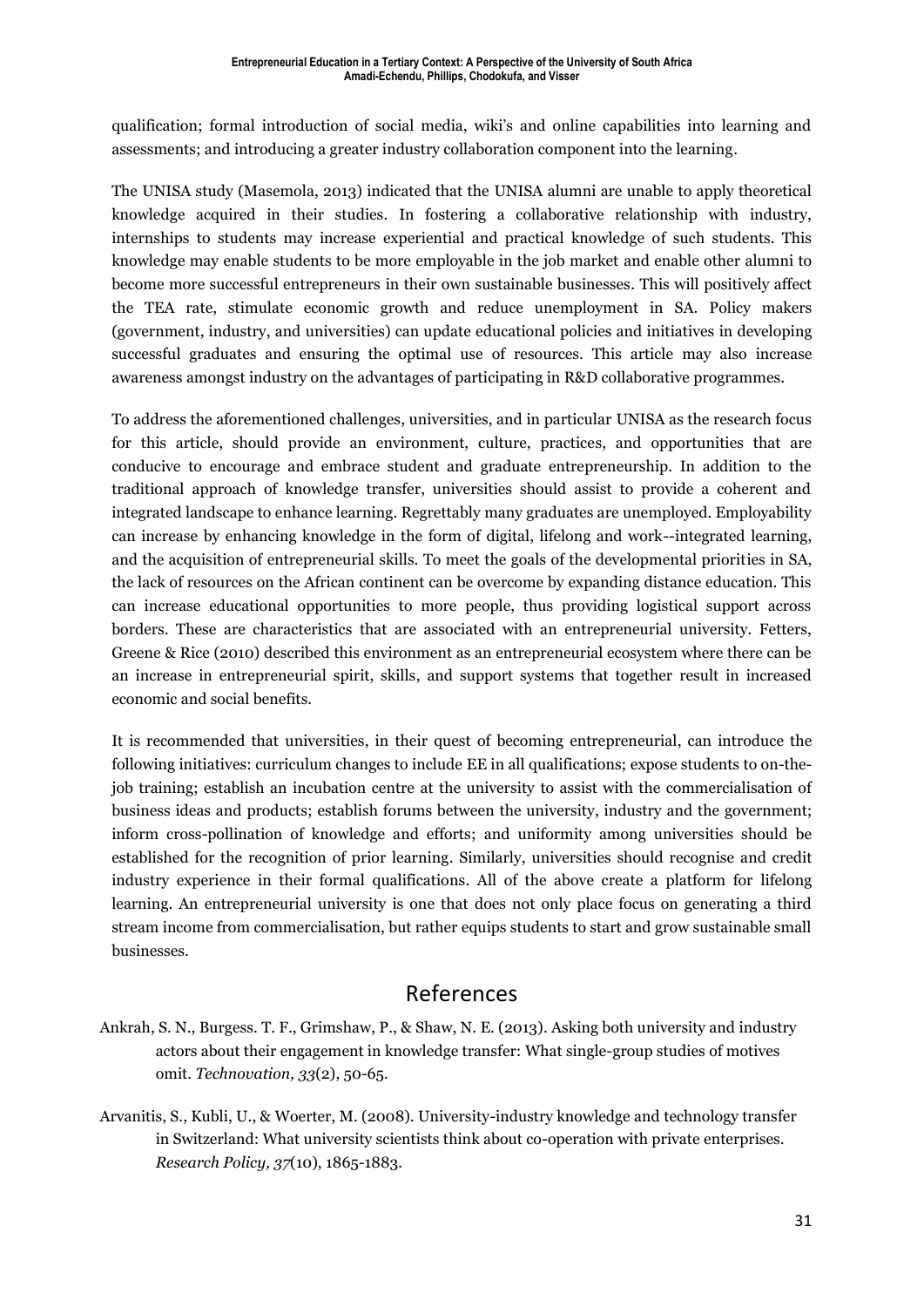- Bekkers, R., & Bodas Freitas, I. M. (2008). Analysing knowledge transfer channels between universities and industry: To what degree do sectors also matter? *Research Policy*, *37*(10),1837-1853.
- Bodas Freitas, I. M., Marques, R. A., & Silva, E. M. D. P. (2013). University–industry collaboration and innovation in emergent and mature industries in new industrialised countries. *Research Policy*, *42*(2), 443-453.
- Brush, C. G. (2014). Exploring the concept of an entrepreneurship education ecosystem. *Advances in the study of entrepreneurship, Innovative Pathways for University Entrepreneurship in the 21st Century, 24*, 25-39.
- Byrnes, J., Paez, D., Blacker, J., Jackson, A., & Dwyer, C. (2010). *The future of higher education in the knowledge-based economy: Developing innovative approaches to integrated articulation and credit transfer in Australia.* In Proceedings of the International Higher Education Partnerships and Innovation (IHEPI) Conference Budapest: From Higher Education to Innovation: Management and Entrepreneurship in a Changing Market. 91-101. Publikon Publishers/ID Research Lt
- Clarysse, B., Wright, M., Lockett, A., Van de Velde, E., & Vohora, A. (2005). Spinning out new ventures: a typology of incubation strategies from European research institutions. *Journal of Business Venturing, 20*(2), 183-216.
- Cohen, W. M., Nelson, R. R., & Walsh, J. P. (2002). Links and impacts: The influence of public research on industrial R&D. *Management Science*, *48*(1), 1-23.
- Dolfsma, W., & Van der Panne, G. (2008). Currents and sub-currents in innovation flows: Explaining innovativeness using new-product announcements. *Research Policy*, *37*(10), 1706-1716.
- Duncan, F. (2012). *South Africa's small business problem - why are SMMEs in South Africa struggling to establish a foothold?* Retrieved from [http://led.co.za/story/2012/05/07/sas-small-business](http://led.co.za/story/2012/05/07/sas-small-business-problem-why-are-smmes-in-sa-struggling-to-establish-a-foothold)[problem-why-are-smmes-in-sa-struggling-to-establish-a-foothold](http://led.co.za/story/2012/05/07/sas-small-business-problem-why-are-smmes-in-sa-struggling-to-establish-a-foothold)
- Fetters, M., Greene, P. G., & Rice, M. P. (2010). *The development of university-based entrepreneurship ecosystems: global practices*. Cheltenham: Edward Elgar Publishing.
- Fin24. (2014). Zulu: Most SMMEs fail in year one. Retrieved from <http://www.fin24.com/Entrepreneurs/News/Zulu-Most-SMMEs-fail-20141028>
- Franco, M., & Haase, H. (2009). Entrepreneurship: an organisational learning approach. *Journal of Small Business and Enterprise Development*. *16*(4), 628-641.
- Gallo, M. (2012). Beyond Philanthropy: Recognising the value of alumni to benefit higher education institutions. *Tertiary Education and Management, 18*(1), 41-55.
- Gibb, A. (2012). Exploring the synergistic potential in entrepreneurial university development: towards the building of a strategic framework. *Annals of Innovation and Entrepreneurship, 3.* Retrieved from <http://www.innovationandentrepreneurship.net/index.php/aie/article/view/16742>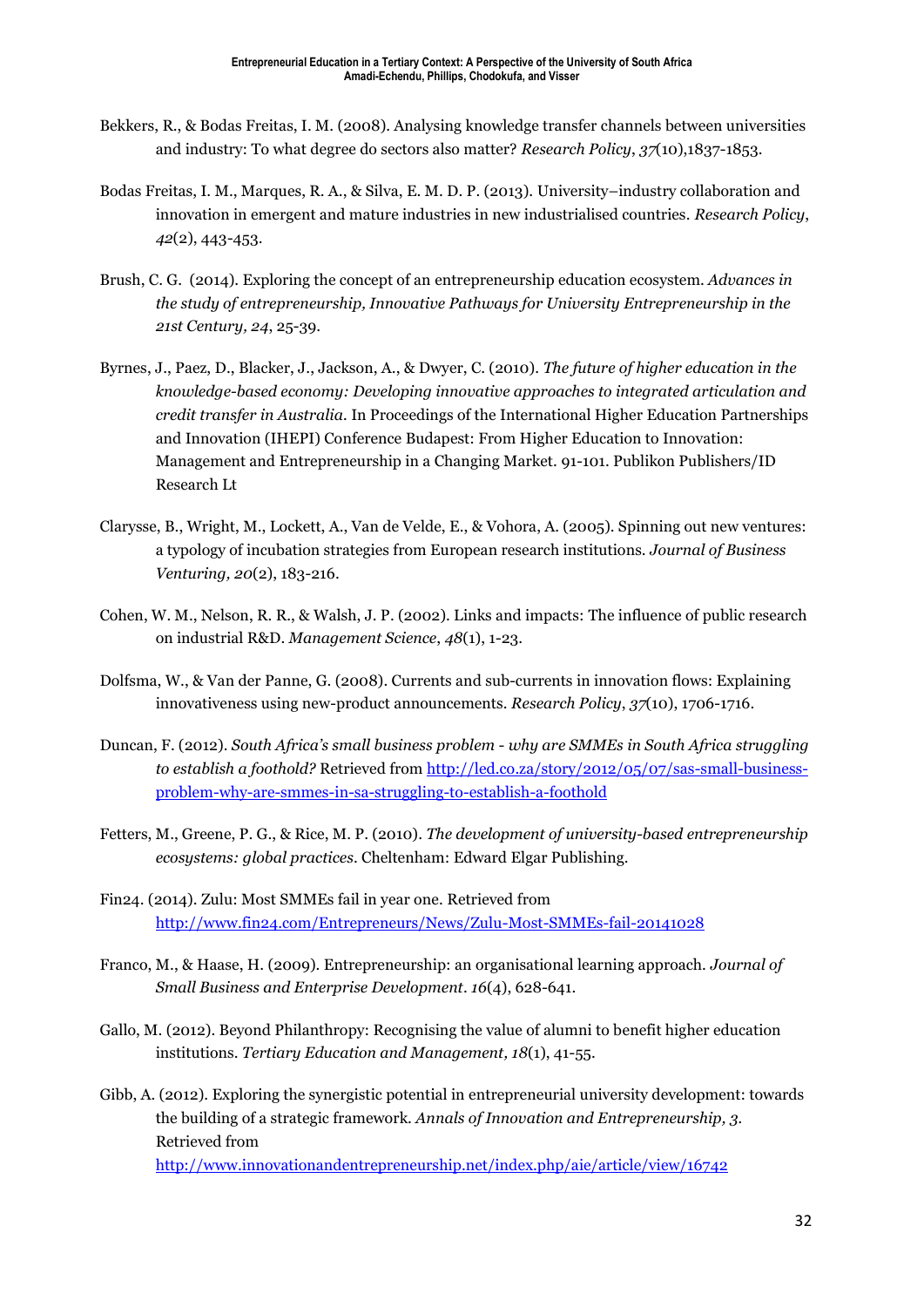- Gibb, A. A., & Haskins, G. (2014). The university of the future: An entrepreneurial stakeholder learning organisation. *Handbook on the Entrepreneurial University as edited by Fayolle, A. and Redfords, D.T. Edward Elgar Publishing Limited, Cheltenham, United Kingdom, 25-63.* Retrieved from [https://books.google.co.za/books?hl=en&lr=&id=jxCgAgAAQBAJ&oi=fnd&pg=PA25&dq=The](https://books.google.co.za/books?hl=en&lr=&id=jxCgAgAAQBAJ&oi=fnd&pg=PA25&dq=The+university+of+the+future:+An+entrepreneurial+stakeholder+learning+organisation.+&ots=koVlel8WeG&sig=wQA-vmB4bCMgd5R-TCE6u5AI7ow#v=onepage&q=The%20university%20of%20the%20future%3A%20An%20entrepreneurial%20stakeholder%20learning%20organisation.&f=true) [+university+of+the+future:+An+entrepreneurial+stakeholder+learning+organisation.+&ots=k](https://books.google.co.za/books?hl=en&lr=&id=jxCgAgAAQBAJ&oi=fnd&pg=PA25&dq=The+university+of+the+future:+An+entrepreneurial+stakeholder+learning+organisation.+&ots=koVlel8WeG&sig=wQA-vmB4bCMgd5R-TCE6u5AI7ow#v=onepage&q=The%20university%20of%20the%20future%3A%20An%20entrepreneurial%20stakeholder%20learning%20organisation.&f=true) [oVlel8WeG&sig=wQA-vmB4bCMgd5R-](https://books.google.co.za/books?hl=en&lr=&id=jxCgAgAAQBAJ&oi=fnd&pg=PA25&dq=The+university+of+the+future:+An+entrepreneurial+stakeholder+learning+organisation.+&ots=koVlel8WeG&sig=wQA-vmB4bCMgd5R-TCE6u5AI7ow#v=onepage&q=The%20university%20of%20the%20future%3A%20An%20entrepreneurial%20stakeholder%20learning%20organisation.&f=true)[TCE6u5AI7ow#v=onepage&q=The%20university%20of%20the%20future%3A%20An%20entr](https://books.google.co.za/books?hl=en&lr=&id=jxCgAgAAQBAJ&oi=fnd&pg=PA25&dq=The+university+of+the+future:+An+entrepreneurial+stakeholder+learning+organisation.+&ots=koVlel8WeG&sig=wQA-vmB4bCMgd5R-TCE6u5AI7ow#v=onepage&q=The%20university%20of%20the%20future%3A%20An%20entrepreneurial%20stakeholder%20learning%20organisation.&f=true) [epreneurial%20stakeholder%20learning%20organisation.&f=true](https://books.google.co.za/books?hl=en&lr=&id=jxCgAgAAQBAJ&oi=fnd&pg=PA25&dq=The+university+of+the+future:+An+entrepreneurial+stakeholder+learning+organisation.+&ots=koVlel8WeG&sig=wQA-vmB4bCMgd5R-TCE6u5AI7ow#v=onepage&q=The%20university%20of%20the%20future%3A%20An%20entrepreneurial%20stakeholder%20learning%20organisation.&f=true)
- Gibb, A. A., Haskins, G., & Robertson, I. (2013). Chapter 2. Leading the entrepreneurial university: Meeting the entrepreneurial development needs of higher education institutions. In *Universities in Change*. New York, Springer. 9-45. Retrieved from [http://link.springer.com/chapter/10.1007/978-1-4614-4590-6\\_2#page-1](http://link.springer.com/chapter/10.1007/978-1-4614-4590-6_2#page-1)
- Griliches, Z. (1998). Patent statistics as economic indicators: a survey. In R&D and productivity: the econometric evidence, University of Chicago Press, Chicago, 287-343. Retrieved from *http://www.nber.org/papers/w3301.*
- Herrington, M., Kew, J., & Kew, P. (2014). *Global Entrepreneurship Monitor: South African Report 2013.* University of Cape Town Centre for Innovation and Entrepreneurship. Cape Town: University of Cape Town.
- International Council for Open and Distance Education (ICDE). (2015, October). *Growing capacities for sustainable distance e-learning provision.* Paper presented at the 26th ICDE World Conference, Opening address: Minister of Higher Education, Sun City, South Africa.
- Laursen, K., & Salter. A. (2004). Searching high and low: What types of business use universities as a source of innovation? *Research Policy*, *33*(8), 1201-1215.
- Link, A. N., Siegel, D. S., & Bozeman, B. (2007). An empirical analysis of the propensity of academics to engage in informal university technology transfer. *Industrial and Corporate Change, 16*(4), 641-655.
- Markman, G. D., Siegel, D.S., & Wright, M. (2008). Research and technology commercialisation. *Journal of Management Studies*, *45*(8), 1401-1423.
- Masemola, M. E. (2013). *UNISA small business development hub market scoping analysis*. Pretoria, Bureau of Market Research.
- Matlay, H. (2006). Entrepreneurship education: More questions than answers? *Education and Training*, *48*(5), 293-295.
- Matlay, H. (2008). The impact of entrepreneurship education on entrepreneurial outcomes. *Journal of Small Business and Enterprise Development, 15*(2), 382-396.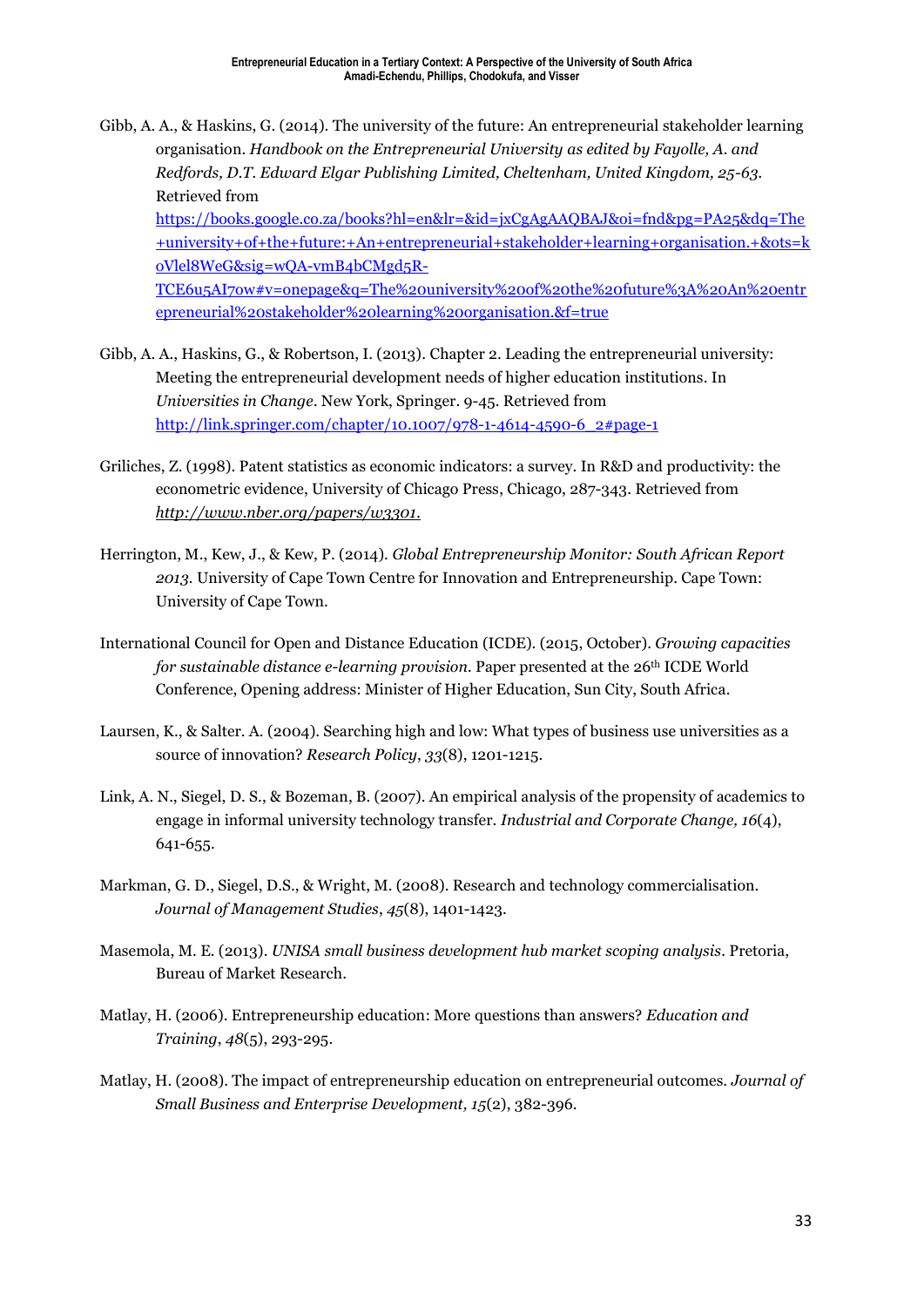- Matlay, H. (2011). The influence of stakeholders on developing enterprising graduates in UK Higher education institutions. *International Journal of Entrepreneurial Behaviour and Research*, *17*(2), 166-182.
- Milesi, D., Petelski, N., & Verre, V. (2013). Innovation and appropriation mechanisms: Evidence from Argentine microdata. *Technovation*, *33*(2), 78-87.
- Minniti, M., & Bygrave, W. (2001). A dynamic model of entrepreneurial learning. *Entrepreneurship Theory and Practice, 25*(3), 5-16.
- NAIT, (2015). The Northern Alberta Institute of Technology. Retrieved from [http://www.nait.ca/programsandcourses.htm?](http://www.nait.ca/programsandcourses.htm)
- Oosthuizen, G., Butala, P., Böhm, S., Rebensdorf, A., & Gergert, A. (2014, July). *Open community manufacturing.* Paper presented at the SAIIE 26 Conference. Muldersdrift, South Africa.
- Perkmann, M., Tartari, V., McKelvey, M., Autio, E., Broström, A., D'Este, P., & Sobrero, M. (2013). Academic engagement and commercialisation: A review of the literature on university–industry relations. *Research Policy*, *42*(2), 423-442.
- Perreira, M. A., & Da Silva, M.T. (2003). *Stakeholders in university education*. Paper presented at the 31st Annual Conference of the Production and Operations Management Society. Atlanta, GA.
- Salem, M. I. (2014). Higher education as a pathway to entrepreneurship. *International Business and Economics Research Journal*, 13(2), 289-294.
- Seikkula-Leino, J. (2008). Advancing entrepreneurship education in Finnish basic education: the prospects for developing local curricula. In A. Fayolle and P. Kyrö (Eds), *The dynamics between entrepreneurship, environment and education* (pp. 168-190), Cheltenham, UK: Edwards Elgar.
- Sibanda, M. (2015, March). *Partnerships for innovation.* Paper presented at the Research and Innovation Week 2015. University of South Africa. Pretoria.
- Spencer, J.W. (2001). How relevant is university-based scientific research to private high-technology firms? A United States–Japan comparison. *Academy of Management Journal*, 44(2), 432-440.
- Streeter, D. H., Jaquette, J. P., & Hovis, K. (2002). *University-wide entrepreneurship education: Alternative models and current trends (*Working Paper # 2002-02). Department of Applied Economics and Management. New York: Cornell University.
- Tether, B. S. (1998). Small and large business: sources of unequal innovations? *Research Policy, 27*(7), 725-745.
- Tether, B. S. (2002). Who co-operates for innovation, and why: An empirical analysis. *Research Policy, 31*(6), 947-967.
- Tether, B. S., & Tajar, A. (2008). Beyond industry–university links: Sourcing knowledge for innovation from consultants, private research organisations and the public science-base. *Research Policy, 37*(6), 1079-1095.